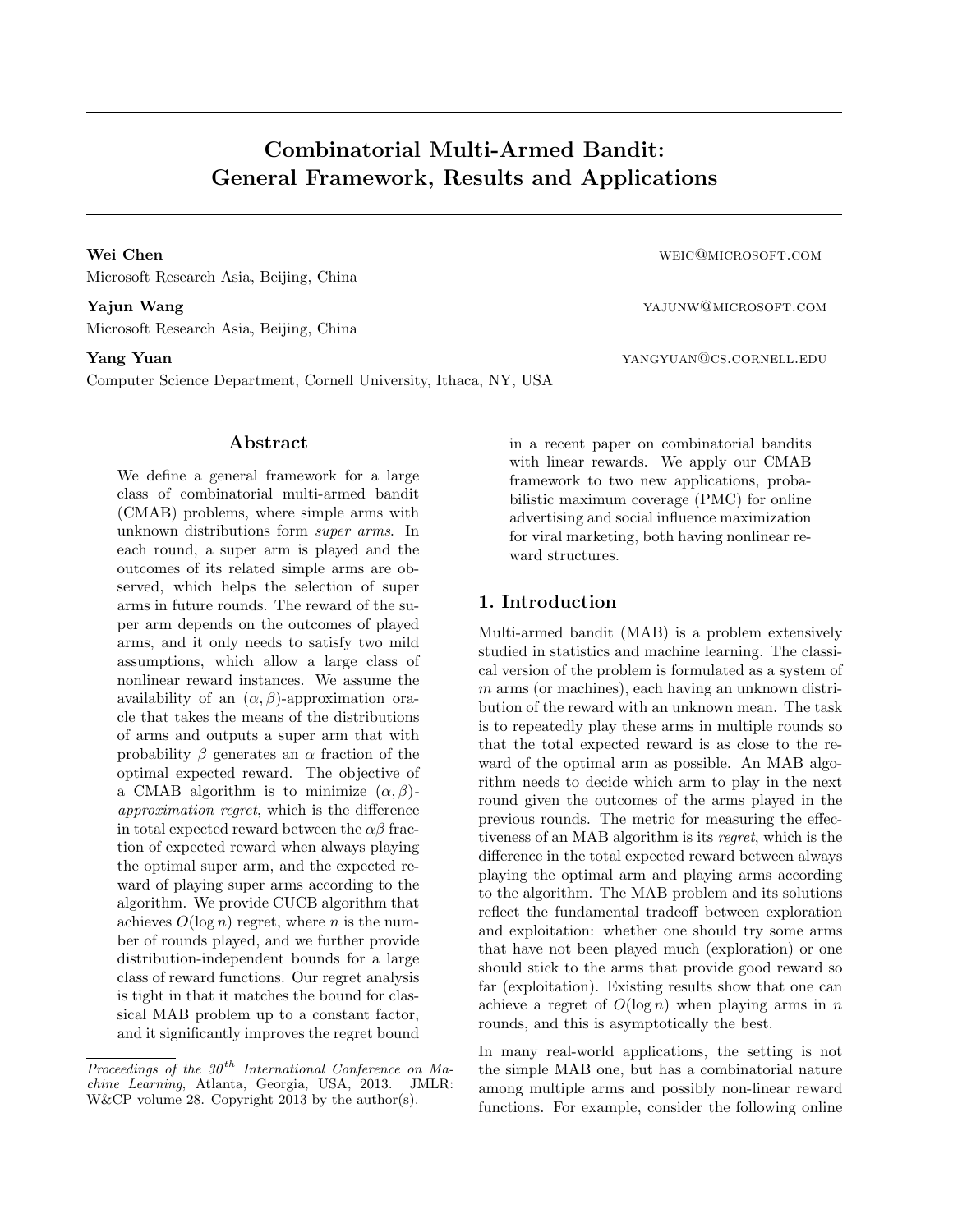advertising scenario. A web site contains a set of web pages and has a set of users visiting the web site. An advertiser wants to place an advertisement on a set of selected web pages on the site, and due to his budget constraint, he can select at most  $k$  web pages. Each user visits a certain set of pages, and on each visited page has a certain click-through probability of clicking the advertisement on the page, but the advertiser does not know these probabilities. The advertiser wants to repeatedly select sets of k web pages, observe the clickthrough data collected to learn the click-through probabilities, and maximize the number of users clicking his advertisement. Another example is viral marketing in online social networks, where a marketer repeatedly selects seed nodes in a social network, observes the cascading behavior of the viral information to learn influence probabilities between individuals in the social network, with the goal of maximizing the overall effectiveness of all viral cascades.

In the above examples, page-user pairs or pairs of nodes in the social network can be viewed as arms, but they are not played one by one. Instead, these arms form certain combinatorial structures (e.g. bipartite graphs in the online advertising scenario and directed graphs in the viral marketing scenario), and in each round, a set of arms (called a super arm) are played together. Moreover, the reward structure is not a simple linear function of the outcomes of all played arms but takes a more complicated form. For example, in the online advertising scenario, for all page-user pairs with the same user, the collective reward of these arms is either 1 if the user clicks the advertisement on at least one of the pages and 0 if the user does not click the advertisement on any page.

It is possible to treat every super arm as an arm and simply apply the classical MAB framework to solve the above combinatorial problems. However, such naive treatment has two issues. First, the number of super arms may be exponential to the problem instance size due to combinatorial explosion, and thus classical MAB algorithms may need exponential number of steps just to go through all the super arms. Second, after one super arm is played, in many cases, we can observe some information regarding the outcomes of the underlying arms, which may be shared by other super arms. However, this information is discarded in the classical MAB framework, making it less effective.

In this paper, we define a general framework for the combinatorial multi-armed bandit (CMAB) problem to address the above issues and cover a large class of combinatorial online learning problems (Section [2\)](#page-2-0). In the CMAB framework, a super arm is a set of underlying arms, whose outcomes follow unknown distributions. In each round one super arm is played and the outcomes of all arms in the super arm (and possibly some other triggered arms) are revealed. A CMAB algorithm needs these information from the past rounds to decide the super arm to play in the next round.

The framework allows an arbitrary combination of arms into super arms. The reward function only needs to satisfy two mild assumptions, and thus covering a large class of nonlinear reward functions. We do not assume the direct knowledge on how super arms are formed from underlying arms or how the reward is computed. Instead, we assume the availability of an offline computation oracle that takes such knowledge as well as the expectations of outcomes of all arms as input and computes the optimal super arm with respect to the input. Since many combinatorial problems are computationally hard, we further allow approximation oracles with failure probabilities. In particular, we relax the oracle to be an  $(\alpha, \beta)$ -approximation oracle for some  $\alpha, \beta \leq 1$ , that is, with success probability  $\beta$ , the oracle could output a super arm whose expected reward is at least  $\alpha$  fraction of the optimal expected reward. As a result, our regret metric is not comparing against the expected reward of playing the optimal super arm each time, but against the  $\alpha\beta$  fraction of the optimal expected reward, since the offline oracle can only guarantee this fraction in expectation. We refer to this as the  $(\alpha, \beta)$ -approximation regret.

For the general framework, we provide the CUCB (combinatorial upper confidence bound) algorithm (Section [3\)](#page-4-0), an extension to the UCB1 algorithm for the classical MAB problem [\(Auer et al.,](#page-8-0) [2002a\)](#page-8-0). We prove that the regret of CUCB is bounded by  $O(\log n)$ . Our regret analysis is tight in that when applying it to the classical MAB problem we obtain a regret bound that matches the bound of the classical MAB up to a constant factor. Our tight analysis further allows us to provide a distribution-independent regret bound that works for arbitrary distributions of underlying arms, for a large class of CMAB instances.

We then apply our general framework and provide solutions to two new bandit applications, the probabilistic maximum coverage problem for advertisement placement and social influence maximization for viral marketing (Section [4\)](#page-6-0). The offline version of both problems are NP-hard, with constant approximation algorithms available. Both problems have nonlinear reward structures that cannot be handled by any existing work. The social influence maximization problem provides an interesting instance in which playing one super arm not only reveals the outcomes of the under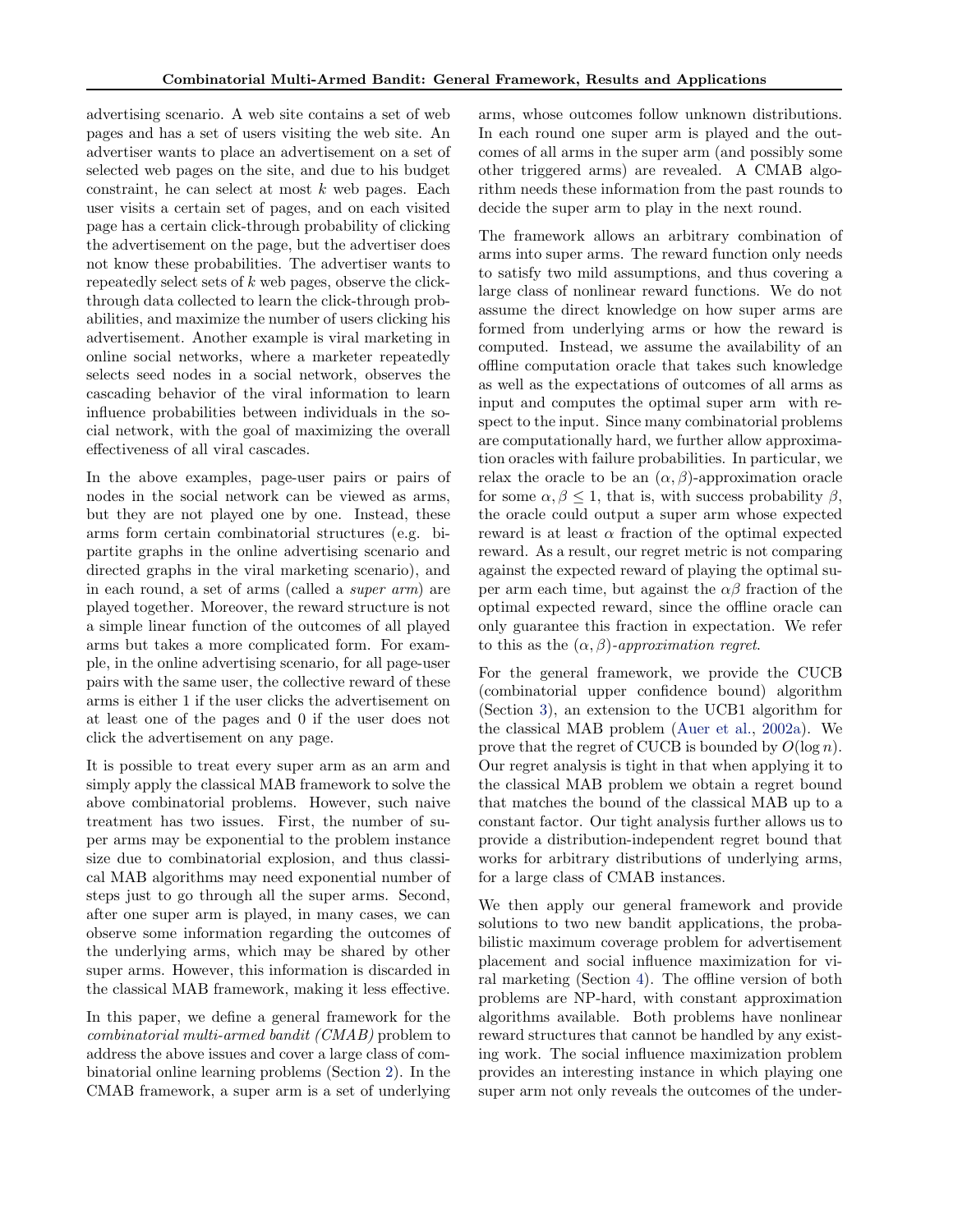<span id="page-2-0"></span>lying arms it contains, but may stochastically trigger more arms to reveal their outcomes, and the reward depends on the outcomes of all revealed arms.

We also apply our result to combinatorial bandits with linear rewards, recently studied in [\(Gai et al.,](#page-8-0) [2012\)](#page-8-0) (Section [4.3\)](#page-7-0). We show that we significantly improve their regret bound, even though we are covering a much larger class of combinatorial bandit instances.

In the supplementary material, besides providing the full proof of our main theorems, we further provide (a) an  $\varepsilon_t$ -greedy algorithm for CMAB, and (b) an improved regret analysis for CMAB where arms are clustered and played together, which can be applied to the two new applications studied in this paper.

In summary, our contributions include: (a) defining a general CMAB framework that encompasses a large class of nonlinear reward functions, (b) providing CUCB algorithm with a tight regret analysis as a general solution to this CMAB framework, and (c) demonstrating that our general framework can be effectively applied to a number of practical combinatorial bandit problems, including ones with nonlinear rewards. Moreover, our framework provides a clean separation of the online learning task and the offline computation task: the oracle takes care of the offline computation task, which uses the domain knowledge of the problem instance, while our CMAB algorithm takes care of the online learning task, and is oblivious to the domain knowledge of the problem instance.

Related work. Multi-armed bandit problem has been well studied in the literature, in particular in statistics and reinforcement learning (cf. [\(Berry &](#page-8-0) [Fristedt,](#page-8-0) [1985;](#page-8-0) [Sutton & Barto,](#page-8-0) [1998\)](#page-8-0)). Our work follows the line of research on stochastic MAB problems, which is initiated by Lai and Robbins [\(Lai &](#page-8-0) [Robbins,](#page-8-0) [1985\)](#page-8-0), who show that under certain conditions on reward distributions, one can achieve a tight asymptotic regret of  $\Theta(\log n)$ , where *n* is the number of rounds played. Later, Auer et al. demonstrate that  $O(\log n)$  regret can be achieved uniformly over time rather than only asymptotically [\(Auer et al.,](#page-8-0) [2002a\)](#page-8-0). They propose several MAB algorithms, including the UCB1 algorithm, which has been widely followed and adapted in MAB research.

For combinatorial multi-armed bandits, a few specific instances of the problem has been studied in the literature. A number of studies consider simultaneous plays of  $k$  arms among  $m$  arms (e.g. [\(Anantharam et al.,](#page-8-0) [1987a;](#page-8-0) [Caro & Gallien,](#page-8-0) [2007;](#page-8-0) [Liu et al.,](#page-8-0) [2011\)](#page-8-0)). Other instances include the matching bandit [\(Gai et al.,](#page-8-0)  $2010$ ) and the online shortest path problem [\(Liu &](#page-8-0)

#### [Zhao,](#page-8-0) [2012\)](#page-8-0).

The work closest to ours is a recent work by Gai et al. [\(Gai et al.,](#page-8-0) [2012\)](#page-8-0), which also considers a combinatorial bandit framework with an approximation oracle. However, our work differs from theirs in several important aspects. Most importantly, their work only considers linear rewards while our CMAB framework includes a much larger class of linear and nonlinear rewards. Secondly, our regret analysis is much tighter, and as the result we significantly improve their regret bound when applying our result to the linear reward case, and we are able to derive a distributionindependent regret bound while their results cannot lead to distribution-independent bounds. Moreover, we allow the approximation oracle to have a failure probability (i.e.,  $\beta$  < 1), which they do not consider.

In terms of types of feedbacks in combinatorial bandits [\(Audibert et al.,](#page-8-0) [2011\)](#page-8-0), our work belongs to the semi-bandit type, in which the player observes only the outcomes of played arms in one round of play. Other types include (a) full information, in which the player observes the outcomes of all arms, and (b) bandit, in which the player only observes the final reward but no outcome of any individual arm. More complicated feedback dependences are also considered in [\(Mannor](#page-8-0) [& Shamir,](#page-8-0) [2011\)](#page-8-0).

A different line of research considers adversarial multiarmed bandit, initiated by the work in [\(Auer et al.,](#page-8-0) [2002b\)](#page-8-0), in which an adversary controls the arms and tries to defeat the learning process. In the context of adversarial bandits, several studies also consider combinatorial bandits [\(Cesa-Bianchi & Lugosi,](#page-8-0) [2009;](#page-8-0) [Au](#page-8-0)[dibert et al.,](#page-8-0) [2011;](#page-8-0) [Bubeck et al.,](#page-8-0) [2012\)](#page-8-0). For linear rewards, Kakade et al. [\(Kakade et al.,](#page-8-0) [2009\)](#page-8-0) have shown how to convert an approximation oracle into an online algorithm with sublinear regret both in the full information setting and the bandit setting. For nonlinear rewards, various online submodular optimization problems with bandit feedback are studied in the adversarial setting [\(Streeter & Golovin,](#page-8-0) [2008;](#page-8-0) [Radlin](#page-8-0)[ski et al.,](#page-8-0) [2008;](#page-8-0) [Streeter et al.,](#page-8-0) [2009;](#page-8-0) [Hazan & Kale,](#page-8-0) [2009\)](#page-8-0). Notice that our framework deals with stochastic instances and we can handle reward functions more general than the submodular ones.

#### 2. General CMAB Framework

A CMAB problem consists of m arms associated with a set of random variables  $X_{i,t}$  for  $1 \leq i \leq m$  and  $t \geq 1$ , with bounded support on  $[0, 1]$ . Variable  $X_{i,t}$  indicates the random outcome of the  $i$ -th arm in its  $t$ -th trial. The set of random variables  $\{X_{i,t} | t \geq 1\}$  associated with arm i are independent and identically dis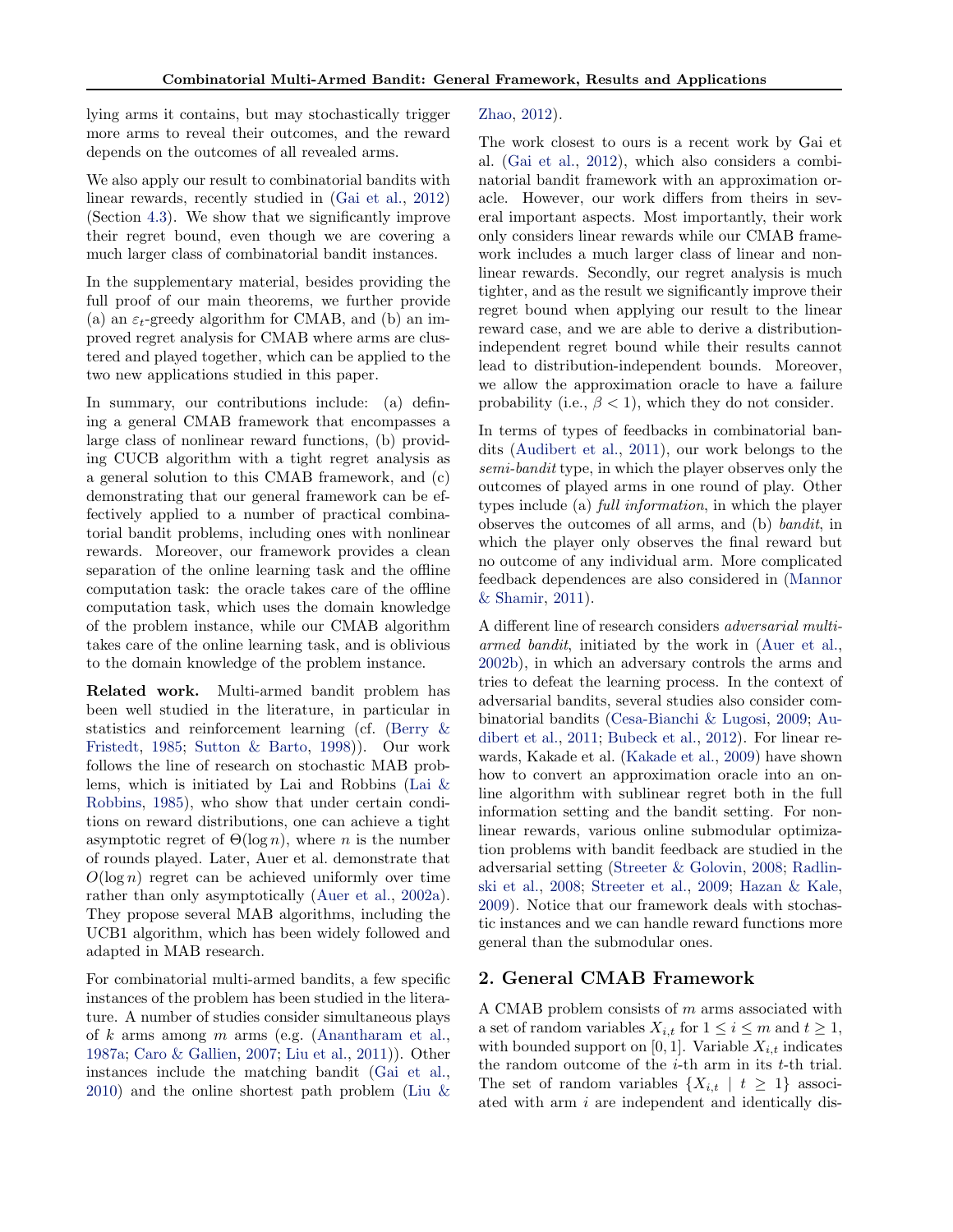tributed according to some unknown distribution with unknown expectation  $\mu_i$ . Let  $\boldsymbol{\mu} = (\mu_1, \mu_2, \dots, \mu_m)$  be the vector of expectations of all arms. Random variables of different arms may be dependent.

The CMAB problem contains a constraint  $S \subseteq 2^{[m]}$ , where  $2^{[m]}$  is the set of all possible subsets of arms. We refer to every set of arms  $S \in \mathcal{S}$  as a super arm of the CMAB problem. In each round, one super arm  $S \in \mathcal{S}$  is played and the outcomes of arms in S are revealed. More precisely, for each arm  $i \in [m]$ , let  $T_{i,t}$ denote the number of times the outcome of arm  $i$  is revealed after the first t rounds in which t super arms are played. If  $S \in \mathcal{S}$  is the super arm played in round t, the outcomes of random variables  $X_{i,T_{i,t}}$  for all  $i \in S$ are revealed. For some problem instances (e.g. social influence maximization in Section [4.2\)](#page-7-0), the outcomes of other arms may also be revealed depending on the outcomes of arms in S.

Let  $R_t(S)$  be a non-negative random variable denoting the reward of round  $t$  when super arm  $S$  is played. The reward depends on the actual problem instance definition, the super arm S played, and the outcomes of the revealed arms in round t. The reward  $R_t(S)$ might be as simple as a summation of the outcomes of the arms in S:  $R_t(S) = \sum_{i \in S} X_{i,T_i(t)}$ , but our framework allows more sophisticated nonlinear rewards, as explained below.

In this paper, we consider CMAB problems in which the expected reward of playing any super arm S in any round t,  $\mathbb{E}[R_t(S)]$ , is a function of only the set of arms  $S$  and the expectation vector  $\mu$  of all arms. For the linear reward case as given above, this is true because linear addition is commutative with the expectation operator. For non-linear reward functions not commutative with the expectation operator, it is still true if we know the type of distributions and only the expectations of arm outcomes are unknown, and outcomes of different arms are independent. For example, the distribution of  $X_{i,t}$ 's are known to be 0-1 Bernoulli random variables with unknown mean  $\mu_i$ . Henceforth, we denote the expected reward of playing S as  $r_{\mu}(S) = \mathbb{E}[R_t(S)]$ . To carry out our analysis, we make the following two mild assumptions on the expected reward  $r_{\mu}(S)$ :

- **Monotonicity**. The expected reward of playing any super arm  $S \in \mathcal{S}$  is monotonically nondecreasing with respect to the expectation vector, i.e., if for all  $i \in [m]$ ,  $\mu_i \leq \mu'_i$ , we have  $r_{\mu}(S) \leq r_{\mu'}(S)$ for all  $S \in \mathcal{S}$ .
- Bounded smoothness. There exists a strictly increasing (and thus invertible) function  $f(.)$ , called bounded smoothness function, such that for

any two expectation vectors  $\mu$  and  $\mu'$ , we have  $|r_{\mu}(S) - r_{\mu'}(S)| \le f(\Lambda)$  if  $\max_{i \in S} |\mu_i - \mu'_i| \le \Lambda$ . Both assumptions are natural. In particular, they hold true for all the applications we considered.

A CMAB algorithm A is one that selects the super arm of round t to play based on the outcomes of revealed arms of previous rounds, without knowing the expectation vector  $\mu$ . Let  $S_t^A$  be the super arm selected by A in round t. Note that  $S_t^A$  is a random super arm that depends on the outcomes of arms in previous rounds and potential randomness in the algorithm A itself. The objective of algorithm A is to maximize the expected reward of all rounds up to a round  $n$ , that is,  $\mathbb{E}_{S,R}[\sum_{t=1}^n R_t(S_t^A)] = \mathbb{E}_S[\sum_{t=1}^n r_{\boldsymbol{\mu}}(S_t^A)],$  where  $\mathbb{E}_{S,R}$ denotes taking expectation among all random events generating the super arms  $S_t^A$ 's and generating rewards  $R_t(S_t^A)$ 's, and  $\mathbb{E}_S$  denotes taking expectation only among all random events generating the super arms  $S_t^A$ 's.

We do not assume that the learning algorithm has the direct knowledge about the problem instance, e.g. how super arms are formed from the underlying arms and how reward is defined. Instead, the algorithm has access to a computation oracle that takes the expectation vector  $\mu$  as the input, and together with the knowledge of the problem instance, computes the optimal or nearoptimal super arm S. Let opt<sub> $u$ </sub> = max $_{S \in S} r_{\mu}(S)$  and  $S_{\mu}^* = \operatorname{argmax}_{S \in \mathcal{S}} r_{\mu}(S)$ . We consider the case that exact computation of  $S_{\mu}^*$  may be computationally hard, and the algorithm may be randomized with a small failure probability. Thus, we resolve to the following  $(\alpha, \beta)$ -approximation oracle:

•  $(\alpha, \beta)$ -Approximation oracle. There is an  $(\alpha, \beta)$ -approximation oracle for some  $\alpha, \beta \leq 1$ that takes an expectation vector  $\mu$  as input, and outputs a super arm  $S \in \mathcal{S}$ , such that  $Pr[r_{\mu}(S) \geq$  $\alpha \cdot \mathrm{opt}_{\mu}$   $\geq \beta$ . Here  $\beta$  is the success probability of the oracle.

A lot of computationally hard problems do admit efficient approximation oracles [\(Vazirani](#page-8-0) , [2004\)](#page-8-0). With an  $(\alpha, \beta)$ -approximation oracle, it is no longer fair to compare the performance of a CMAB algorithm against the optimal reward  $\mathrm{opt}_{\mu}$  as the regret of the algorithm. Instead, we compare against the  $\alpha \cdot \beta$  fraction of the optimal reward, because only a  $\beta$  fraction of oracle computations are successful, and when successful the reward is only  $\alpha$ -approximate of the optimal value. Formally, we define  $(\alpha, \beta)$ -approximation regret of a CMAB algorithm  $A$  after  $n$  rounds of play using an  $(\alpha, \beta)$ -approximation oracle under the expectation vector  $\mu$  as

$$
Reg_{\boldsymbol{\mu}, \alpha, \beta}^{A}(n) = n \cdot \alpha \cdot \beta \cdot \text{opt}_{\boldsymbol{\mu}} - \mathbb{E}_{S} \left[ \sum_{t=1}^{n} r_{\boldsymbol{\mu}}(S_{t}^{A}) \right].
$$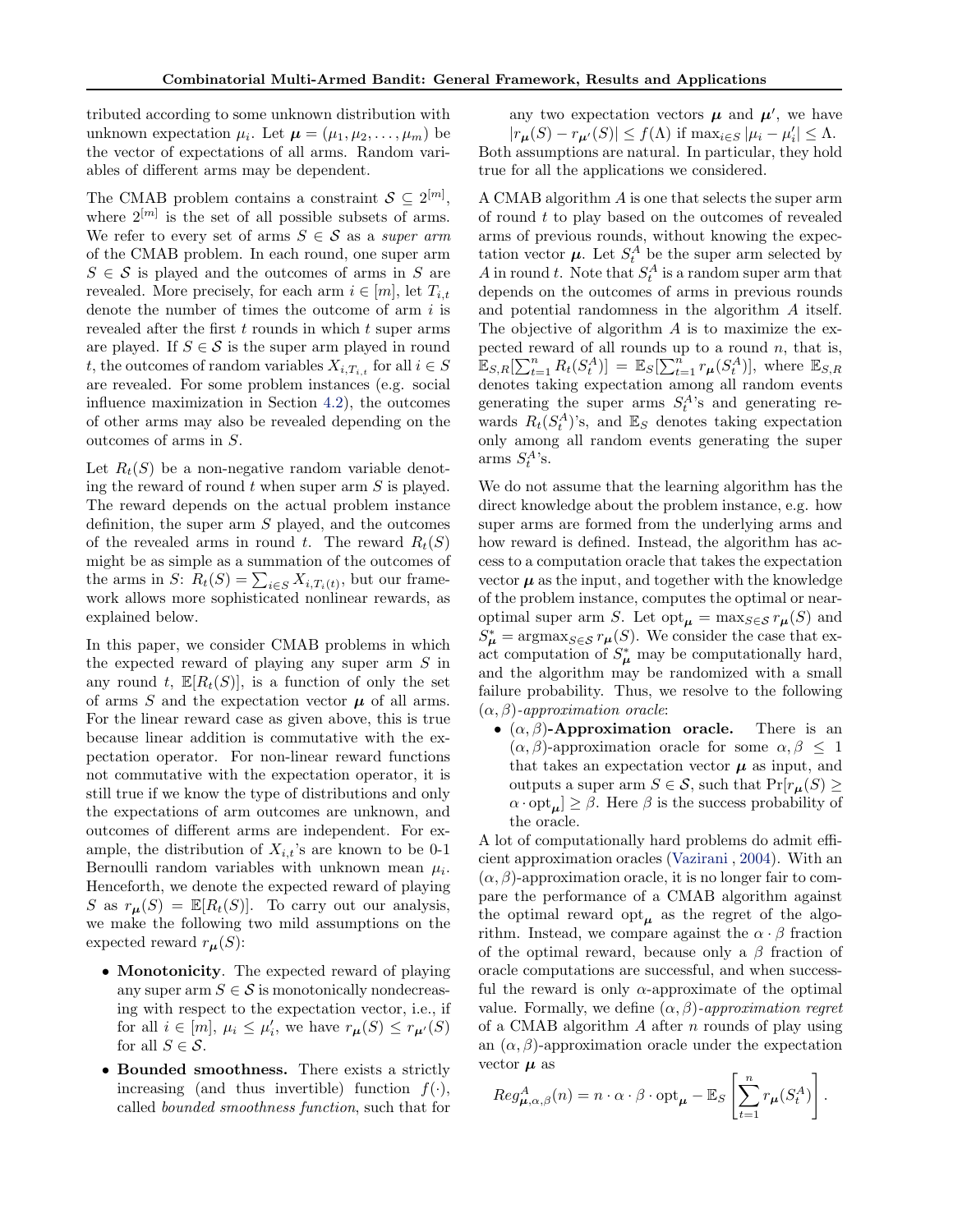- <span id="page-4-0"></span>1: For each arm i, maintain: (1) variable  $T_i$  as the total number of times arm  $i$  is played so far;  $(2)$ variable  $\hat{\mu}_i$  as the mean of all outcomes  $X_{i,*}$ 's of arm i observed so far. 2: For each arm i, play an arbitrary super arm  $S \in \mathcal{S}$ such that  $i \in S$  and update variables  $T_i$  and  $\hat{\mu}_i$ . 3:  $t \leftarrow m$ . 4: while true do 5:  $t \leftarrow t + 1$ . 6: For each arm *i*, set  $\bar{\mu}_i = \hat{\mu}_i + \sqrt{\frac{3 \ln t}{2T_i}}$ .
- 7:  $S = \text{Oracle}(\bar{\mu}_1, \bar{\mu}_2, \dots, \bar{\mu}_m).$ 8: Play S and update all  $T_i$ 's and  $\hat{\mu}_i$ 's. 9: end while

Algorithm 1: CUCB with computation oracle

Note that the classical MAB problem is a special case of our general CMAB problem, in which (a) the constraint  $S = [m]$  so that each super arm is just a simple arm; (b) the reward of a super arm  $S = i$  in its t's trial is its outcome  $X_{i,t}$ ; (c) the monotonicity and bounded smoothness hold trivially with function  $f(\cdot)$  being the identity function; and (d) the  $(\alpha, \beta)$ -approximation oracle is simply the argmax function among all expectation vectors, with  $\alpha = \beta = 1$ .

# 3. CUCB Algorithm for CMAB

We present our CUCB algorithm in Algorithm 1. After m initialization rounds, based on previous information, we maintain an empirical mean  $\hat{\mu}_i$  for each arm i. More precisely, if arm i has been played s times by the end of round n, then the value of  $\hat{\mu}_i$  at the end of round n is  $(\sum_{j=1}^s X_{i,j})/s$ . The actual expectation vector  $\bar{\mu}$  given to the oracle contains an adjustment term for each  $\hat{\mu}_i$ , which depends on the round number  $t$  and the number of times arm i has been played (stored in variable  $T_i$ ). Then we simply play the super arm returned by the oracle and update variables  $T_i$ 's and  $\hat{\mu}_i$ 's accordingly. Note that in our model all arms have bounded support on [0, 1], but with the adjustment  $\bar{\mu}_i$  may exceed 1. If such  $\bar{\mu}_i$  is illegal to the oracle, we simply replace it with 1. Since replacing any value larger than 1 with 1 does not violate monotonicity and bounded smoothness of the reward function, our analysis below is not affected by this artifact and we directly use the original  $\bar{\mu}_i$ .

A super arm S is bad if  $r_{\mu}(S) < \alpha \cdot \text{opt}_{\mu}$ . We define  $\mathcal{S}_{\text{B}} = \{ S \mid r_{\mu}(S) < \alpha \cdot \text{opt}_{\mu} \}$  as the set of *bad* super arms. For a given underlying arm  $i \in [m]$ , we define

$$
\Delta_{\min}^i = \alpha \cdot \text{opt}_{\mu} - \max\{r_{\mu}(S) \mid S \in \mathcal{S}_{B}, i \in S\}, (1)
$$

$$
\Delta_{\max}^i = \alpha \cdot \text{opt}_{\mu} - \min\{r_{\mu}(S) \mid S \in \mathcal{S}_{B}, i \in S\}. (2)
$$

Furthermore, define  $\Delta_{\text{max}} = \max_{i \in [m]} \Delta_{\text{max}}^i$  and

 $\Delta_{\min} = \min_{i \in [m]} \Delta_{\min}^i$ . Our main theorem below provides the regret bound of the CUCB algorithm.

**Theorem 1.** The  $(\alpha, \beta)$ -approximation regret of the CUCB algorithm in n rounds using an  $(\alpha, \beta)$ approximation oracle is at most

$$
\sum_{i \in [m], \Delta_{\min}^i > 0} \left( \frac{6 \ln n \cdot \Delta_{\min}^i}{(f^{-1}(\Delta_{\min}^i))^2} + \int_{\Delta_{\min}^i}^{\Delta_{\max}^i} \frac{6 \ln n}{(f^{-1}(x))^2} \, \mathrm{d}x \right) + \left( \frac{\pi^2}{3} + 1 \right) \cdot m \cdot \Delta_{\max}.\tag{3}
$$

where  $f(\cdot)$  is the bounded smoothness function.

Due to the space constraint, we prove the following regret bound simplified from Eq.(3).

$$
\left(\frac{6\ln n}{\left(f^{-1}\left(\Delta_{\min}\right)\right)^2} + \frac{\pi^2}{3} + 1\right) \cdot m \cdot \Delta_{\max}.\tag{4}
$$

*Proof of regret bound in Eq.*(4). We use  $\mathbb{I}\{\cdot\}$  to denote the indicator function, and  $\mathbb{I}\{\mathcal{E}\}=1$  if event  $\mathcal E$  is true, and 0 if  $\mathcal E$  is false.

For variable  $T_i$ , let  $T_{i,t}$  be the value of  $T_i$  at the end of round t, that is,  $T_{i,t}$  is the number of times arm i is played in the first t rounds. For variable  $\hat{\mu}_i$ , let  $\hat{\mu}_{i,s}$ be the value of  $\hat{\mu}_i$  after arm i is played s times, that is,  $\hat{\mu}_{i,s} = (\sum_{j=1}^{s} X_{i,j})/s$ . Then, the value of variable  $\hat{\mu}_i$  at the end of round t is  $\hat{\mu}_{i,T_{i,t}}$ . For variable  $\bar{\mu}_i$ , let  $\bar{\mu}_{i,t}$  be the value of  $\bar{\mu}_i$  at the end of round t. Let  $\bar{\mu}_t = (\bar{\mu}_{1,t}, \dots, \bar{\mu}_{m,t})$  be the random vector fed to the oracle as the input in line 7 of Algorithm 1 at round t.

In the t-th round, let  $F_t$  be the event that the oracle fails to produce an  $\alpha$ -approximate answer with respect to the input vector  $\bar{\mu}_t = (\bar{\mu}_{1,t}, \ldots, \bar{\mu}_{m,t})$ . We have  $\Pr[F_t] = \mathbb{E}[\mathbb{I}\{F_t\}] \leq 1 - \beta.$ 

We maintain counter  $N_i$  for each arm i after the m initialization rounds. Let  $N_{i,t}$  be the value of  $N_i$  after the t-th round and  $N_{i,m} = 1$ . Note that  $\sum_{i} N_{i,m} = m$ . Counters  $\{N_i\}_{i=1}^m$  are updated as follows.

For a round  $t > m$ , let  $S_t$  be the super arm selected in round  $t$  by the oracle (line 7 of Algorithm 1). Round t is bad if the oracle selects a bad super arm  $S_t \in$  $S_{\text{B}}$ . If round t is bad, let  $i = \operatorname{argmin}_{j \in S_t} N_{j,t-1}$ . We increment  $N_i$  by one, i.e.,  $N_{i,t} = N_{i,t-1} + 1$ . That is, we find the arm i with the smallest counter in  $S_t$  and increment its counter. If  $i$  is not unique, we pick an arbitrary arm with the smallest counter in  $S_t$ . On the other hand, if  $S_t \notin S_B$ , no counter will be incremented.

By definition  $N_{i,t} \leq T_{i,t}$ . Notice that in every bad round, exactly one counter in  $\{N_i\}_{i=1}^m$  is incremented,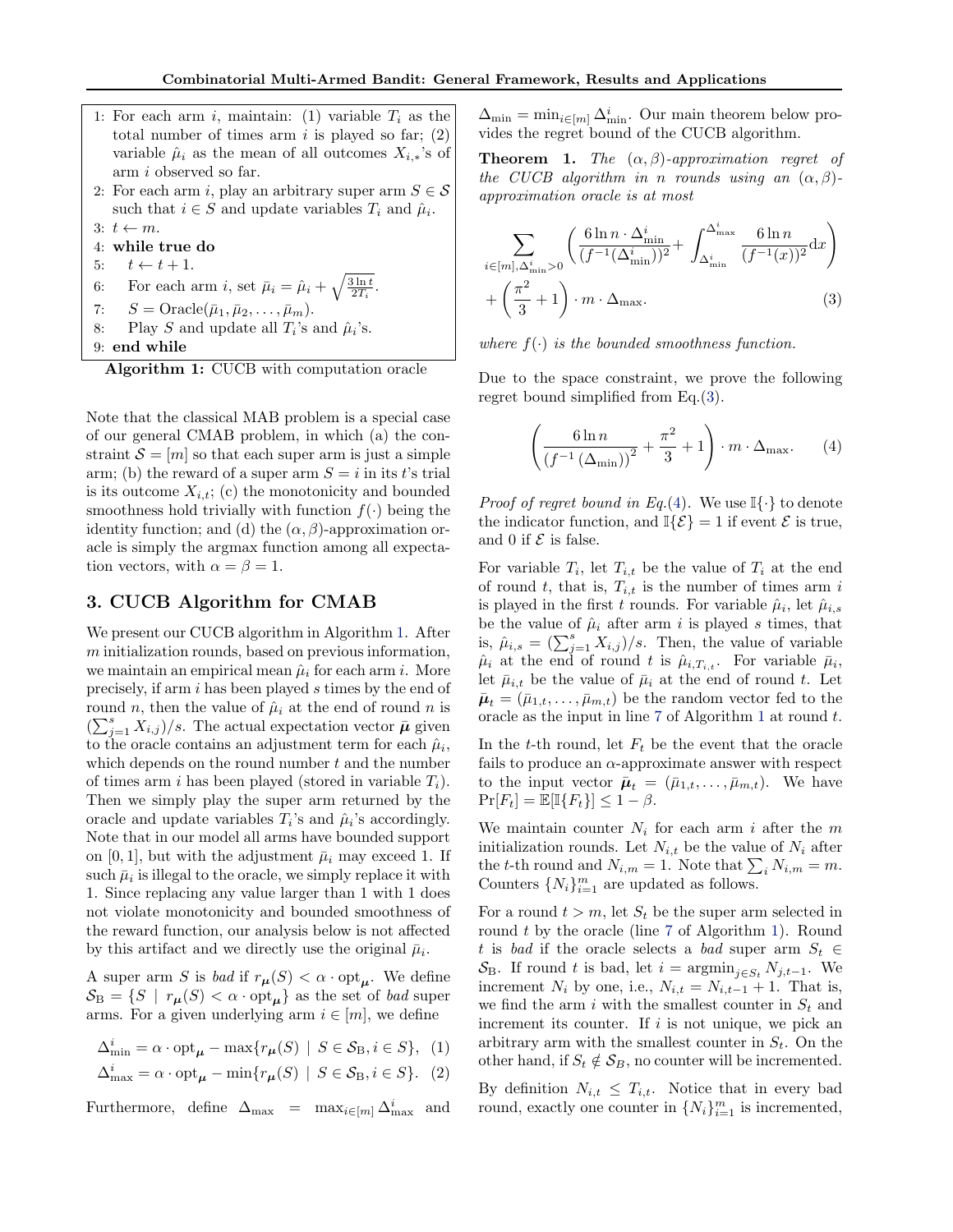so the total number of bad rounds in the first  $n$  rounds is less than or equal to  $\sum_i N_{i,n}$ .

Define  $\ell_t = \frac{6 \ln t}{(f^{-1}(\Delta_{\min}))^2}$ . Consider a bad round  $t, S_t \in$  $\mathcal{S}_{\text{B}}$  is selected and counter  $N_i$  of some arm  $i \in S_t$  is updated. We have

$$
\sum_{i=1}^{m} N_{i,n} - m \cdot (\ell_n + 1) = \sum_{t=m+1}^{n} \mathbb{I}\{S_t \in S_B\} - m\ell_n
$$
  
\n
$$
\leq \sum_{t=m+1}^{n} \sum_{i \in [m]} \mathbb{I}\{S_t \in S_B, N_{i,t} > N_{i,t-1}, N_{i,t-1} > \ell_n\}
$$
  
\n
$$
\leq \sum_{t=m+1}^{n} \sum_{i \in [m]} \mathbb{I}\{S_t \in S_B, N_{i,t} > N_{i,t-1}, N_{i,t-1} > \ell_t\}
$$
  
\n
$$
= \sum_{t=m+1}^{n} \mathbb{I}\{S_t \in S_B, \forall i \in S_t, N_{i,t-1} > \ell_t\}
$$
 (5)

$$
\leq \sum_{t=m+1}^{n} (\mathbb{I}\{F_t\} + \mathbb{I}\{\neg F_t, S_t \in \mathcal{S}_{\text{B}}, \forall i \in S_t, N_{i,t-1} > \ell_t\})
$$

$$
\leq \sum_{t=m+1}^n \left( \mathbb{I}\{F_t\} + \mathbb{I}\{\neg F_t, S_t \in \mathcal{S}_{\mathcal{B}}, \forall i \in S_t, T_{i,t-1} > \ell_t \} \right).
$$

Eq.(5) holds by our rule of updating the counters. We first claim that  $Pr[\{\neg F_t, S_t \in \mathcal{S}_{\text{B}}, \forall i \in S_t, T_{i,t-1} > \ell_t\}] \leq 2 \cdot m \cdot t^{-2}.$ 

In fact, for any  $i \in [m]$ ,

$$
\Pr\left[|\hat{\mu}_{i,T_{i,t-1}} - \mu_i| \ge \sqrt{3\ln t/(2T_{i,t-1})}\right]
$$
\n
$$
= \sum_{s=1}^{t-1} \Pr\left[\{|\hat{\mu}_{i,s} - \mu_i| \ge \sqrt{3\ln t/(2s)}, T_{i,t-1} = s\}\right]
$$
\n
$$
\le \sum_{s=1}^{t-1} \Pr\left[|\hat{\mu}_{i,s} - \mu_i| \ge \sqrt{3\ln t/(2s)}\right]
$$
\n
$$
\le t \cdot 2e^{-3\ln t} = 2t^{-2},
$$
\n(6)

where the last inequality is due to the Chernoff-Hoeffding bound. Define  $\Lambda_{i,t} = \sqrt{\frac{3 \ln t}{2T_{i,t-1}}}$  (a random variable since  $T_{i,t-1}$  is a random variable), and event  $E_t = \{ \forall i \in [m], |\hat{\mu}_{i,T_{i,t-1}} - \mu_i| \leq \Lambda_{i,t} \}.$  By union bound on Eq.(6),  $Pr[\neg E_t] \leq 2 \cdot m \cdot t^{-2}$ . According to line [6](#page-4-0) of Algorithm [1,](#page-4-0) we have  $\bar{\mu}_{i,t} - \hat{\mu}_{i,T_{i,t-1}} = \Lambda_{i,t}$ . Thus  $|\hat{\mu}_{i,T_{i,t-1}} - \mu_i| \leq \Lambda_{i,t}$  implies that  $\bar{\mu}_{i,t} \geq \mu_i$ .

Let  $\Lambda = \sqrt{\frac{3 \ln t}{2\ell_t}}$ , which is not a random variable. Define random variable  $\Lambda_t = \max\{\Lambda_{i,t} \mid i \in S_t\}$ . Then

$$
E_t \Rightarrow \forall i \in S_t, |\bar{\mu}_{i,t} - \mu_i| \le 2\Lambda_t \qquad (7)
$$

$$
\{S_t \in \mathcal{S}_{\mathcal{B}}, \forall i \in S_t, T_{i,t-1} > \ell_t\} \Rightarrow \Lambda > \Lambda_t \qquad (8)
$$

Let  $\bar{\mu}_t = (\bar{\mu}_{1,t}, \ldots, \bar{\mu}_{m,t})$  be the vector representing the adjusted expectation vector at round  $t$ . Then,

$$
E_t \Rightarrow \bar{\boldsymbol{\mu}}_t \ge \boldsymbol{\mu}.\tag{9}
$$

If  ${E_t, \neg F_t, S_t \in \mathcal{S}_B, \forall i \in S_t, T_{i,t-1} > \ell_t}$  holds at time t, we have the following important derivation:

$$
r_{\mu}(S_t) + f(2\Lambda) > r_{\mu}(S_t) + f(2\Lambda_t) \ge r_{\bar{\mu}_t}(S_t)
$$
  
\n
$$
\ge \alpha \cdot \text{opt}_{\bar{\mu}_t} \ge \alpha \cdot r_{\bar{\mu}_t}(S_{\mu}^*) \ge \alpha \cdot r_{\mu}(S_{\mu}^*) = \alpha \cdot \text{opt}_{\mu}.
$$

The first inequality above is due to the strict monotonicity of  $f(\cdot)$  and Eq.(8); the second is due to the bounded smoothness property and Eq.(7); the third is because  $\neg F_t$  implies that  $S_t$  is an  $\alpha$  approximation w.r.t  $\bar{\mu}_t$ ; the fourth is by the definition of  $\Phi_{\bar{\mu}_t}$ , and the last inequality is due to the monotonicity of  $r_{\mu}(S)$ and Eq.(9). So we have

$$
r_{\mu}(S_t) + f(2\Lambda) > \alpha \cdot \text{opt}_{\mu}.
$$
 (10)

Since  $\ell_t = \frac{6 \ln t}{(f^{-1}(\Delta_{\min}))^2}$ , we have  $f(2\Lambda) = \Delta_{\min}$ . Therefore, Eq. (10) contradicts the definition of  $\Delta_{\text{min}}$  and the fact that  $S_t \in \mathcal{S}_B$ . In other words,

$$
\Pr\left[\{E_t, \neg F_t, S_t \in S_B, \forall i \in S_t, T_{i,t-1} > \ell_t\}\right] = 0 \Rightarrow
$$
\n
$$
\Pr\left[\{\neg F_t, S_t \in S_B, \forall i \in S_t, T_{i,t-1} > \ell_t\}\right]
$$
\n
$$
\leq \Pr[\neg E_t] \leq 2 \cdot m \cdot t^{-2}.
$$

The claim thus holds. We have,

$$
\mathbb{E}\left[\sum_{i=1}^{m} N_{i,n}\right] \le m(\ell_n + 1) + (1 - \beta)(n - m) + \sum_{t=1}^{n} \frac{2m}{t^2}
$$

$$
\le \frac{6m \cdot \ln n}{(f^{-1}(\Delta_{\min}))^2} + (\frac{\pi^2}{3} + 1) \cdot m + (1 - \beta)(n - m).
$$

Notice that each time we hit a bad super arm at time t, we incur a regret at most  $\Delta_{\text{max}} \geq \alpha \cdot \text{opt}_{\mu} - r_{\mu}(S_t)$ . Then we obtain the regret bound of Eq.[\(4\)](#page-4-0) as follows.

$$
Reg_{\mu,\alpha,\beta}^{A}(n)
$$
  
\n
$$
\leq n\alpha\beta \cdot \text{opt}_{\mu} - \left(n\alpha \cdot \text{opt}_{\mu} - \mathbb{E}\left[\sum_{i=1}^{m} N_{i,n}\right] \cdot \Delta_{\max}\right)
$$
  
\n
$$
\leq \left(\frac{6m \ln n}{\left(f^{-1}(\Delta_{\min})\right)^{2}} + \left(\frac{\pi^{2}}{3} + 1\right)m + (1 - \beta)(n - m)\right)
$$
  
\n
$$
\cdot \Delta_{\max} - (1 - \beta)n \cdot \alpha \cdot \text{opt}_{\mu}
$$
  
\n
$$
\leq \left(\frac{6 \ln n}{\left(f^{-1}(\Delta_{\min})\right)^{2}} + \frac{\pi^{2}}{3} + 1\right) \cdot m \cdot \Delta_{\max}.
$$

We now briefly discuss the idea to prove Theorem 1. In the proof of  $Eq.(4)$  $Eq.(4)$ , we essentially show that if all arms are sufficiently sampled with respect to  $\Delta_{\min}$ , the probability that we hit a bad super arm is small. On the other hand, in a bad round, if the underlying arms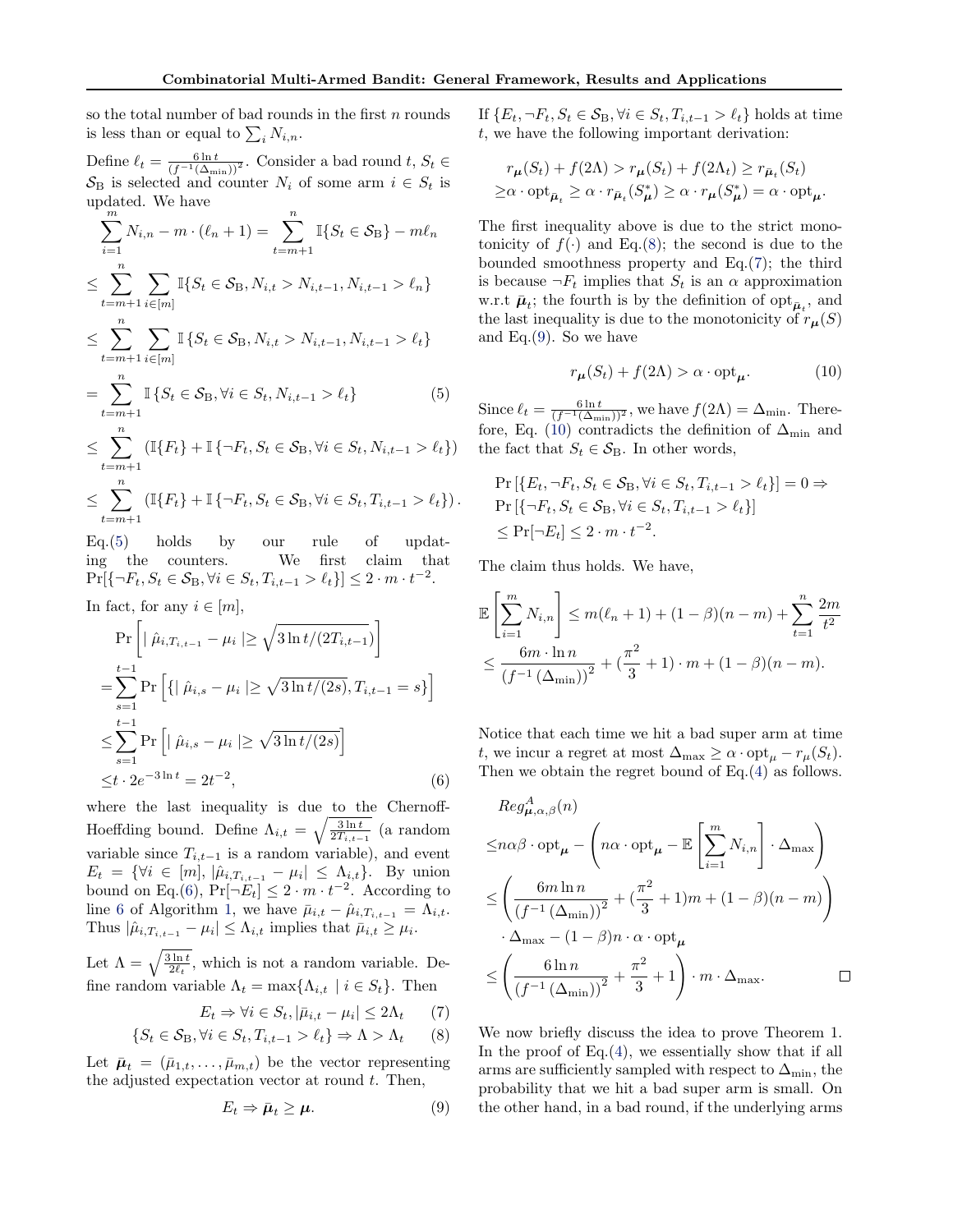<span id="page-6-0"></span>are not sufficiently sampled with respect to  $\Delta_{\min},$  we incur a regret of  $\Delta_{\text{max}}$ . Notice that there is a discrepancy in the analysis, i.e., the sufficiency of sampling is defined on  $\Delta_{\text{min}}$  while the regret is counted as  $\Delta_{\text{max}}$ . Theorem 1 is based on a more refined analysis that defines the sufficiency of the sampling of arm  $i$  separately for each bad super arm containing  $i$ , which avoids the over charge above.

Comparing to classical MAB. The classical MAB is a special instance of our CMAB framework in which each super arm is a simple arm, function  $f(x) = x$ , and  $\alpha = \beta = 1$ . Notice that  $\Delta_{\text{max}}^i = \Delta_{\text{min}}^i$ . Thus, by Theorem [1,](#page-4-0) the regret bound of the classical MAB is

$$
\sum_{i \in [m], \Delta^i > 0} \frac{6\ln n}{\Delta^i} + \left(\frac{\pi^2}{3} + 1\right) \cdot m \cdot \Delta_{\text{max}},\qquad(11)
$$

where  $\Delta^i = \max_{j \in [m]} \mu_j - \mu_i$ . Comparing with the regret bound in Theorem 1 of [\(Auer et al.,](#page-8-0) [2002a\)](#page-8-0), we have a better coefficient  $\sum_{i \in [m], \Delta^i > 0} 6/\Delta^i$  in the leading ln *n* term than the original  $\sum_{i \in [m], \Delta^i > 0} 8/\Delta^{i}$ .<sup>1</sup> The improvement is due to a tighter analysis, and is the reason that we obtained improved regret bound over [\(Gai et al.,](#page-8-0) [2012\)](#page-8-0) for the linear reward CMAB.

Our tight analysis implies a distribution-independent regret for arbitrary distributions with support in [0, 1] on all arms, for a large class of problem instances with a polynomial bounded smoothness function  $f(x) =$  $\gamma x^{\omega}$  for  $\gamma > 0$  and  $0 < \omega \leq 1$ , as shown below.

Theorem 2. Consider a CMAB problem with an  $(\alpha, \beta)$ -approximation oracle. If the bounded smoothness function  $f(x) = \gamma \cdot x^{\omega}$  for some  $\gamma > 0$  and  $\omega \in (0,1]$ , the regret of CUCB is at most:

$$
\frac{2\gamma}{2-\omega} \cdot (6m\ln n)^{\omega/2} \cdot n^{1-\omega/2} + \left(\frac{\pi^2}{3} + 1\right) \cdot m \cdot \Delta_{\max}.
$$

Note that when  $\omega = 1$ , which covers all applications discussed in Section 4, in the simple arm setting, we obtain a distribution-independent bound of  $O(\sqrt{mn \ln n})$ , which matches the original UCB1 algorithm [\(Audibert & Bubeck,](#page-8-0) [2009\)](#page-8-0) (up to a logarithmic factor). In the linear combinatorial bandit setting, i.e., semi-bandit with  $L_{\infty}$  assumption in [\(Audibert et al.,](#page-8-0) [2011\)](#page-8-0), our regret is  $O(\sqrt{m^3 n \log n})$ , which is a factor  $\sqrt{m}$  off the optimal bound in the adversarial setting.

#### 4. Applications

In this section, we describe three applications that fit our CMAB framework. Notice that, the probabilistic maximum coverage bandit and social influence maximization bandit are instances of the online submodular maximization problem, which can be addressed in the adversarial setting by [\(Streeter & Golovin,](#page-8-0) [2008\)](#page-8-0).

#### 4.1. Probabilistic maximum coverage bandit

The online advertisement placement application discussed in the introduction can be modeled by the bandit version of the probabilistic maximum coverage (PMC) problem. PMC has as input a weighted bipartite graph  $G = (L, R, E)$  where each edge  $(u, v)$  has a probability  $p(u, v)$ , and it needs to find a set  $S \subseteq L$ of size  $k$  that maximizes the expected number of activated nodes in R, where a node  $v \in R$  can be activated by a node  $u \in S$  with an independent probability of  $p(u, v)$ . In the advertisement placement scenario, L is the set of web pages, R is the set of users, and  $p(u, v)$ is the probability that user  $v$  clicks the advertisement on page u. PMC problem is NP-hard, since when all edge probabilities are 1, it becomes the NP-hard Maximum Coverage problem. Using submodular set function maximization technique [\(Nemhauser et al.,](#page-8-0) [1978\)](#page-8-0), it can be easily shown that there exists a deterministic  $(1 - 1/e)$  approximation algorithm for the PMC problem, which means that we have a  $(1 - 1/e, 1)$ approximation oracle for PMC.

The PMC bandit problem is that edge probabilities are unknown, and one repeatedly selects  $k$  targets in  $L$  in multiple rounds, observes all edge activations and adjusts target selection accordingly in order to maximize the total number of activated nodes over all rounds. We can formulate this problem as an instance in the CMAB framework. Each edge  $(u, v) \in E$  represents an arm, and each play of the arm is a 0-1 Bernoulli random variable with parameter  $p_{u,v}$ . A super arm is the set of edges  $E_S$  adjacent to a set  $S \subseteq L$  of size k. The reward of  $E<sub>S</sub>$  is the number of activated nodes in  $R$ , which is the number of nodes in  $R$  that are incident to at least one edge in  $E<sub>S</sub>$  with outcome 1. Note that this reward is not linear to the outcomes of arms. The monotonicity property is straightforward. The bounded smoothness function is  $f(x) = |E| \cdot x$ , i.e., increasing all probabilities of all arms in a super arm by x can increase the expected number of activated nodes in V by at most  $|E| \cdot x$ . Since  $f(\cdot)$  is a linear function, the integral in Eq.[\(3\)](#page-4-0) has a closed form. In particular, by Theorem [1,](#page-4-0) we know that the  $(1 - 1/e, 1)$ -approximation regret of our CUCB algorithm on PMC bandit is bounded by

$$
\sum_{i \in E, \Delta_{\min}^i > 0} \frac{12 \cdot |E|^2 \cdot \ln n}{\Delta_{\min}^i} + \left(\frac{\pi^2}{3} + 1\right) \cdot |E| \cdot \Delta_{\max}.
$$

Notice that all edges incident to a node  $u \in L$  are

 $^{1}$  We remark that the constant of UCB1 regret has been tightened to the optimum (Garivier  $\&$  Cappé, [2011\)](#page-8-0).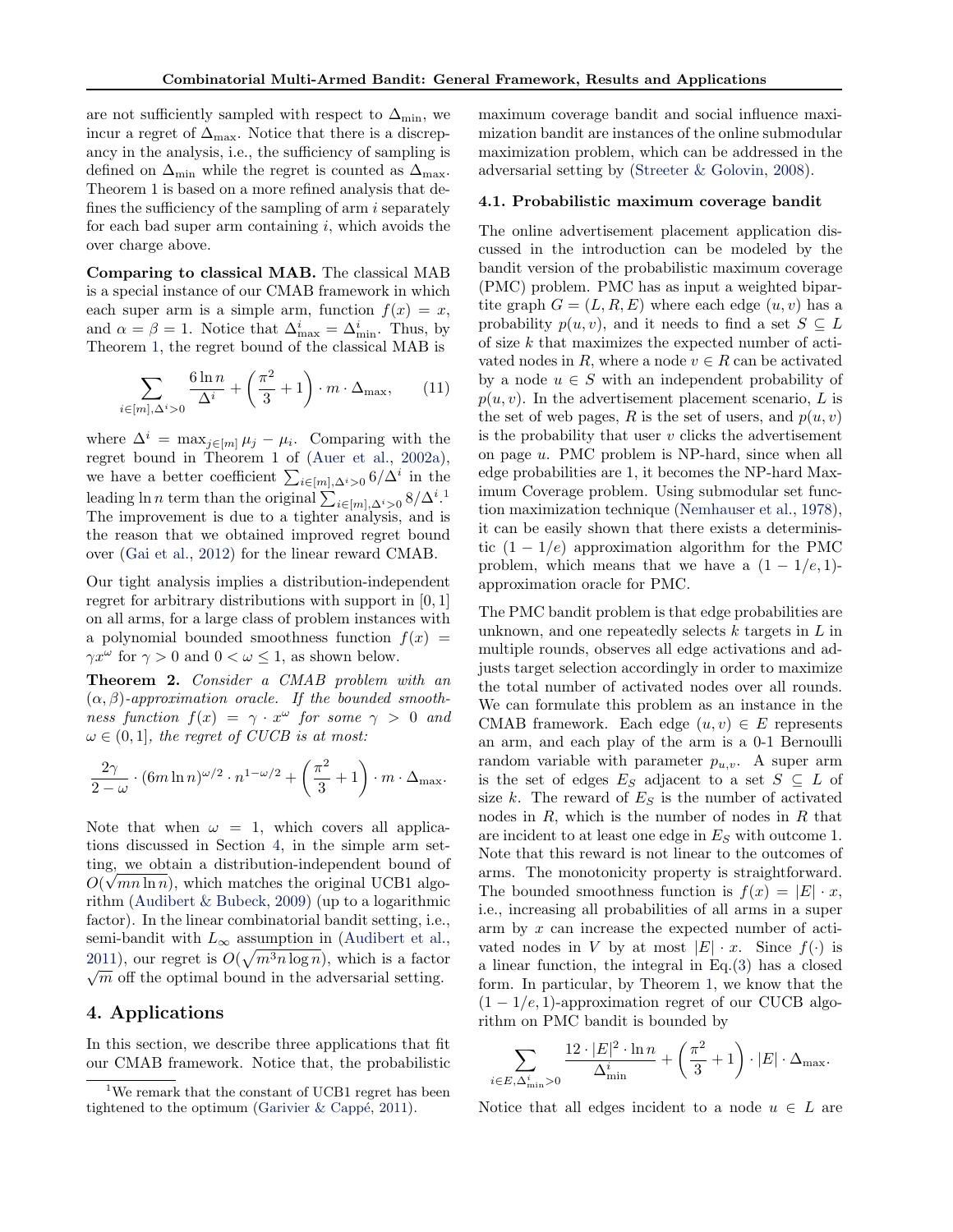<span id="page-7-0"></span>always played together. In this case, for any two edges  $i, j \in E$  that are incident to the same node  $u \in L$ , we have  $\Delta_{\min}^i = \Delta_{\min}^j$ , and we define it to be  $\Delta_{\min}^u$ . The coefficient of ln n above could be written as  $\sum_{u \in L, \Delta_{\min}^u > 0} 12 d_u |E|^2 / \Delta_{\min}^u$ , where  $d_u$  is the degree of u. We call those arms that are always played together as clustered arms. In the supplementary material, we show how to exploit the arm clustering property to remove the  $d_u$  above and obtain the following better bound:

$$
\sum_{u \in L, \Delta_{\min}^u > 0} \frac{12 \cdot |E|^2 \cdot \ln n}{\Delta_{\min}^u} + \left(\frac{\pi^2}{3} + 1\right) \cdot |E| \cdot \Delta_{\max}.
$$

#### 4.2. Social influence maximization bandit

In social influence maximization [\(Kempe et al.,](#page-8-0) [2003\)](#page-8-0), we are given a directed graph  $G = (V, E)$ , where every edge  $(u, v)$  is associated with an unknown propagation probability  $p_{u,v}$ . Initially, a seed set  $S \subseteq V$  are selected and activated. In each iteration of the diffusion process, each node u activated in the previous iteration has one chance of activating its inactive outgoing neighbor v with probability  $p_{u,v}$ . The reward of S after the diffusion process is the total number of activated nodes in the end. Influence maximization is to find a seed set  $S$  of at most  $k$  nodes that maximize the expected reward. Kempe et al. [\(Kempe et al.,](#page-8-0) [2003\)](#page-8-0) show that the problem is NP-hard and provide an algorithm with approximation ratio  $1-1/e-\varepsilon$  with success probability  $(1 - 1/|E|)$  for any  $\varepsilon > 0$ . This means that we have a  $(1 - 1/e - \varepsilon, 1 - 1/|E|)$ -approximation oracle.

In the CMAB framework, we do not know the activation probabilities of edges and want to learn them during repeated seed selections while maximizing overall reward. Similar to PMC, we can treat each edge as an arm, and a super arm is a set of outgoing edges from at most  $k$  nodes. Different from PMC, when a super arm  $S$  is played, not only arms in  $S$  reveal their outcomes, but other arms (edges) may also reveal their outcomes in the diffusion process, and the reward depends on the outcomes of all these arms. As a result, our bounded smoothness function is  $f(x) = |V| \cdot |E| \cdot x$ . According to Theorem [1,](#page-4-0) the  $(1 - 1/e - \varepsilon, 1 - 1/|E|)$ -approximation regret of the CUCB algorithm on influence maximization is bounded by:

$$
\sum_{i \in E, \Delta_{\min}^i > 0} \frac{12 \cdot |V|^2 \cdot |E|^2 \ln n}{\Delta_{\min}^i} + \left(\frac{\pi^2}{3} + 1\right) \cdot |E| \cdot \Delta_{\max}.
$$

Similar to the PMC problem, we could exploit the arm clustering property and improve the regret bound.

### 4.3. Combinatorial bandits with linear rewards

Gai et al. [\(Gai et al.,](#page-8-0) [2012\)](#page-8-0) studied the Learning with Linear Reward policy (LLR). Their formulation is close

to ours except that their reward function must be linear. In their setting, there are  $m$  underlying arms. Each super arm consists of a set of underlying arms S together with a set of coefficients  $\{w_{i,S} \mid i \in S\}$ . The reward of playing super arm S is  $\sum_{i \in S} w_{i,S} \cdot X_i$ , where  $X_i$  is the random outcome of arm i. The formulation can model a lot of bandit problems appeared in the literature, e.g., multiple plays, shortest path, minimum spanning tree and maximum weighted matching.

Our framework contains such linear reward problems as special cases.<sup>2</sup> In particular, let  $L = \max_S |S|$  and  $a_{\text{max}} = \max_{i, S} w_{i, S}$ , and we have the bounded smoothness function  $f(x) = a_{\text{max}} \cdot L \cdot x$ . By applying Theorem [1,](#page-4-0) the regret bound is

$$
\sum_{i \in [m], \Delta_{\min}^i > 0} \frac{12 \cdot a_{\max}^2 \cdot L^2 \cdot \ln n}{\Delta_{\min}^i} + \left(\frac{\pi^2}{3} + 1\right) \cdot m \cdot \Delta_{\max}.
$$

Our result significantly improves the coefficient of the leading  $\ln n$  term comparing to Theorem 2 of [\(Gai](#page-8-0) [et al.,](#page-8-0) [2012\)](#page-8-0) in two aspects: (a) we remove a factor of  $L+1$ ; and (b) the coefficient  $\sum_{i \in [m], \Delta_{\min}^i > 0} 1/\Delta_{\min}^i$ is likely to be much smaller than  $m \cdot \Delta_{\text{max}}/(\Delta_{\text{min}})^2$ in [\(Gai et al.,](#page-8-0) [2012\)](#page-8-0). This demonstrates that while our framework covers a much larger class of problems, we are still able to provide much tighter analysis than the one for linear reward bandits.

### 5. Conclusion

In this paper, we propose the first general stochastic CMAB framework that accommodates a large class of nonlinear reward functions among combinatorial and stochastic arms. We provide CUCB algorithm with tight analysis on its distribution-dependent and distribution-independent regret bounds and applications to new practical combinatorial bandit problems.

There are many possible future directions from this work. One may study the CMAB problems with Markovian outcome distributions on arms, or the restless version of CMAB, in which the states of arms continue to evolve even if they are not played. Another direction is to apply CMAB to contextual bandit settings where arm distributions depend on the context of the play. One may also see if any technique of this work can be applied to the study of adversarial combinatorial bandits with nonlinear rewards. Of course, an important future work is to empirically validate our algorithm and demonstrate its effectiveness in practice.

<sup>&</sup>lt;sup>2</sup>To include the linear reward case, we allow two super arms with the same set of underlying arms to have different sets of coefficients. This is fine as long as the oracle could output super arms with appropriate parameters.